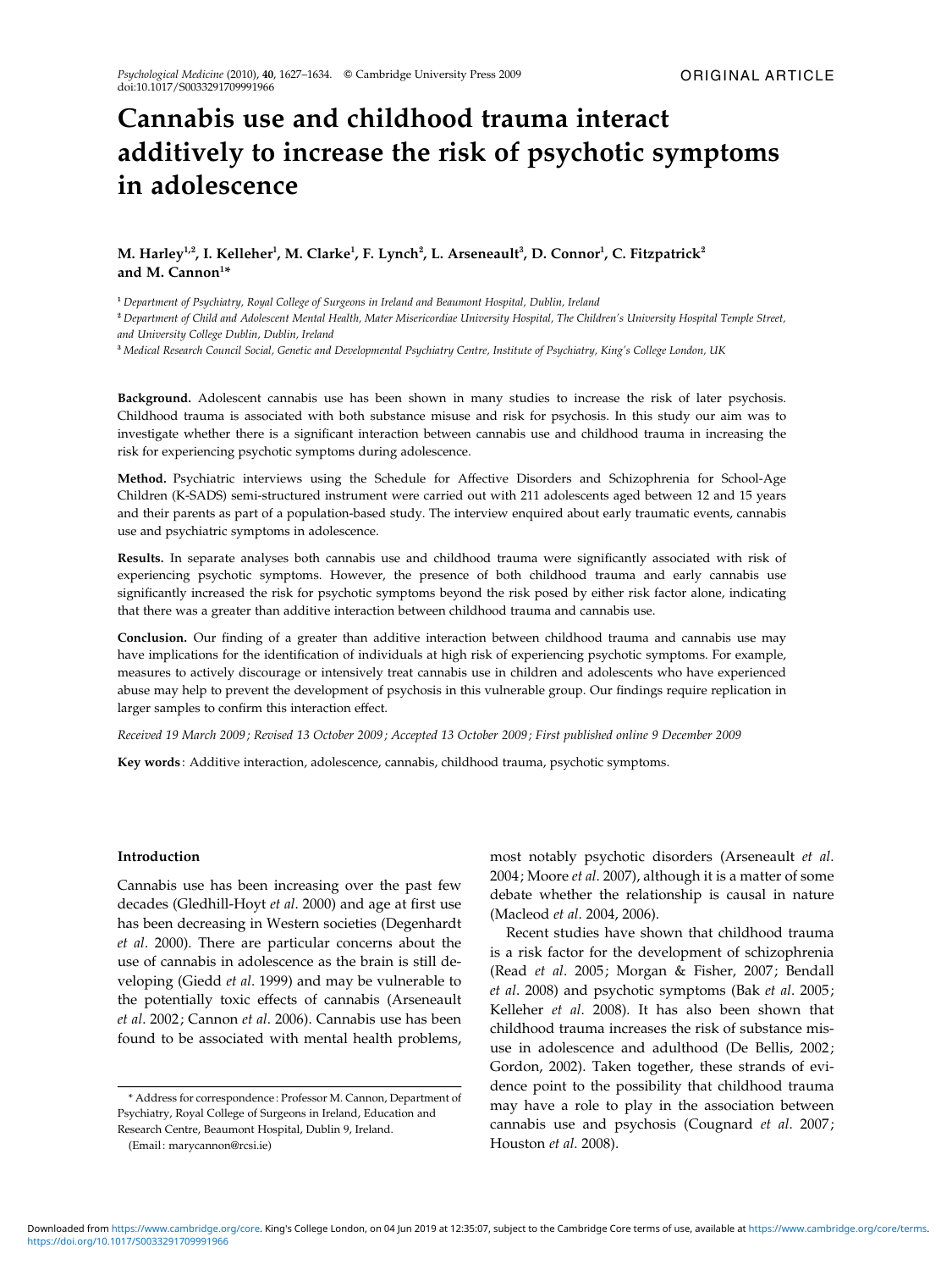There is increasing interest in the role of interactions (gene–environment, gene–gene and environment– environment) in the aetiology of psychiatric disorders (van Os & Sham, 2003; Moffitt et al. 2005; Caspi & Moffitt, 2006; van Os et al. 2008; Clarke et al. 2009). However, there is some debate about the usefulness of such findings and the correct model to use for the investigation of psychiatric outcomes (Risch et al. 2009; Zammit et al. 2009). Predictions can be modelled on either additive or multiplicative scales. A multiplicative model assumes that risks multiply in their effect. An additive model assumes that individuals can develop the outcome of interest from either of the risk factors acting alone and tests for positive deviations from additivity (superaddivity) that indicate the presence of synergy. The additive model is considered to be the more meaningful model in psychiatric epidemiology, where diseases usually have complex multifactorial aetiologies (Darroch, 1997; van Os & Sham, 2003; Schwartz & Susser, 2006).

In this study we aimed to investigate whether the presence of both childhood trauma and early cannabis use increases the risk of experiencing psychotic symptoms in adolescence beyond that expected if each risk factor were working independently. The importance of psychotic symptoms in childhood and adolescence lies in mounting evidence that they are a risk marker for later psychotic illness (Poulton et al. 2000; Scott et al. 2008).

## Method

## Participants

The 'Challenging Times' study (Lynch et al. 2004, 2006; Mills et al. 2004) was established to investigate the prevalence of psychiatric disorders among Irish adolescents aged 12–15 years in an urban environment. The study was carried out in the geographical catchment area of a Child and Adolescent Mental Health Team in North Dublin with a population of 137 000. Participating schools were selected using a stratified random sampling technique, stratified according to the approximate socio-economic class of the school to approximate to the geographical area population. In brief, 743 pupils in eight mainstream schools (52% of the total school population in that area) were screened for psychiatric symptoms using the Strengths and Difficulties Questionnaire (SDQ), which assesses emotional symptoms, conduct problems, hyperactivity/inattention, peer relationship problems, and prosocial behaviour (Goodman, 1997; Goodman et al. 2000). The Children's Depression Inventory (CDI), which assesses cognitive, affective and behavioural signs of depression, was also used (Kovacs, 1985). After complete description of the study to the subjects, written informed consent was obtained from their parent or guardian. One hundred and forty adolescents scored above threshold on these instruments, indicating high risk of having mental health problems. Adolescents were included in this 'at-risk' category if they scored in the clinical range on the CDI and/or if they scored in the clinical range on the SDQ, and/or if they ticked 'I want to kill myself' on item 9 of the CDI. Of these 140 adolescents, 117 (83.6%) agreed to attend for full psychiatric interview. A comparison group of 173 adolescents, matched for gender and school, were also invited to attend, of whom 94 (54%) agreed.

Ethical approval for the study was granted by the Medical Ethics Committee of the Mater Misericordiae University Hospital, Dublin, Ireland. The study was supported by the multi-disciplinary Child and Adolescent Mental Health Service covering the geographical area. The protocol ensured that any adolescent who was deemed to be in need of a clinical service could be referred to the appropriate team.

#### Interview instrument

The interview schedule used in this study was the Schedule for Affective Disorders and Schizophrenia for School-Age Children, Present and Lifetime Versions (K-SADS-PL; Kaufman et al. 1996). The K-SADS is a well-validated semi-structured research diagnostic interview for the assessment of all Axis-I psychiatric disorders in children and adolescents. Children and parents were interviewed separately, both answering the same questions about the child. Interviews were conducted by one psychiatrist or two psychologists who were trained in the use of the K-SADS. Inter-rater reliability for the K-SADS was estimated as over 90% in this study (Lynch et al. 2006).

## Psychotic symptoms

Axis I psychiatric diagnoses according to DSM-IV (APA, 1994) were determined using the K-SADS semistructured interview with adolescents and parents or guardians. The Psychosis section of the K-SADS asks about the child's experience of hallucinations and delusions not occurring during acute intoxication with a substance. Responses to these questions were recorded on the interview sheet. Three psychiatrists (M.H., F.L. and M.C.) and one psychologist (I.K.) examined these responses and concurred that the symptoms seemed genuine in content.

## Measurement of substance misuse

During the interview, in the Substance Misuse section of the K-SADS, both adolescent and parent were asked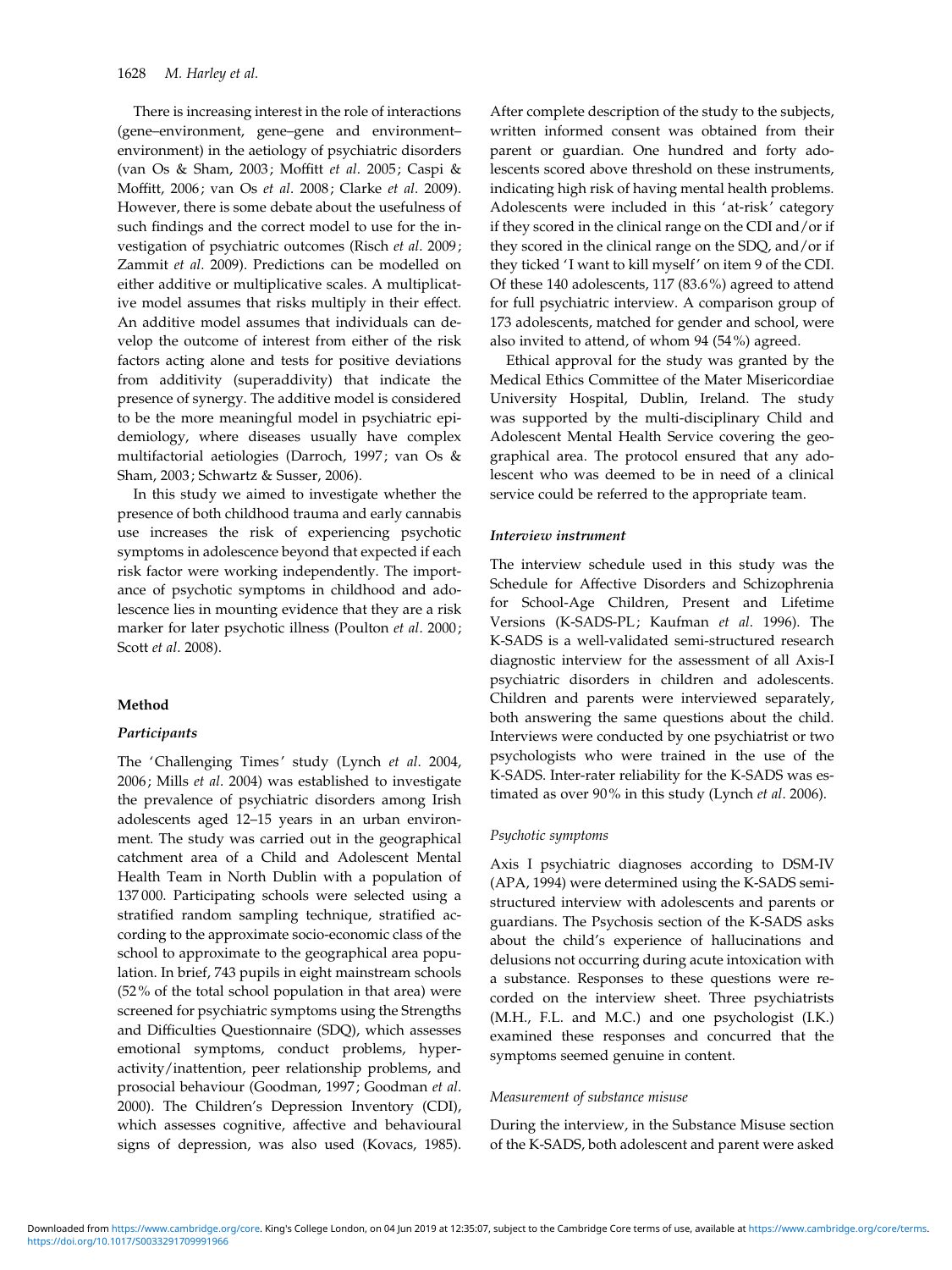whether the adolescent had ever used cannabis. If the answer was yes, then frequency of use in the past 6 months and frequency ever were recorded. Cannabis use was defined as ever having used cannabis.

#### Measurement of childhood trauma

As part of the K-SADS interview the following childhood traumatic experiences were assessed. Interviews were conducted with parents and adolescents separately.

Childhood abuse. Both child physical abuse and child sexual abuse were assessed as part of the K-SADS interview. Adolescents were asked a series of questions in relation to physical or sexual abuse. Parents were asked the same questions appropriately modified. A disclosure of physical or sexual abuse from the parent was taken as evidence of a history of child abuse, regardless of whether it was also disclosed by the child. There were no cases where the parent disputed the occurrence of abuse that had been disclosed by the child.

Domestic violence. Exposure to domestic violence was assessed in the Post-Traumatic Stress Disorder section. Adolescents and their parents were separately asked the same questions. A disclosure of domestic violence from the parent was taken as evidence of violence between parents/step-parents. There were no cases where the parent's report of the occurrence of domestic violence disagreed with that disclosed by the child or vice versa. Childhood trauma was defined as a history of physical abuse, sexual abuse, witnessing domestic violence or any combination of these.

### Socio-economic status (SES) and family history

SES of each study participant was determined using parental occupation assessed according to the Irish Social Class Scale (Central Statistics Office, 1996). We divided the sample into two major groups according to social class: the first group contained SES groups 1 and 2 (professional/managerial) and the second group contained SES groups 3–7 (non-manual skilled, skilled manual, semi-skilled manual, unskilled manual, and unemployed). The K-SADS interview includes a routine screening section for family history of psychiatric illness, which was used in the present study. Family psychiatric history included history of affective disorders, anxiety disorders, psychotic and substance use disorders in a first- or second-degree relative.

## Statistical analysis

An additive model of interaction assumes that risks add in their effects so that results over and above additivity indicate synergy. However, when examining the interaction of two risk factors, it is important to note that some individuals can develop disease from either one of the two risk factors under study alone; this phenomenon is termed parallelism and it reduces the measure of the exposures' combined effect. An additive model of interaction therefore includes the supperadditive effect of the interaction of two causal partners, and the subadditive effect of parallelism. The details of the analysis are as follows: if we have two risk factors for psychosis A and B, there are four possible exposure states, each carrying a specific risk. Therefore, the risk in those exposed to neither A nor B is  $R$ ; the risk in those exposed to A only is  $R(A)$ , the risk in those exposed to B only is R(B), and the risk in those exposed to both is R(AB). On the additive scale, the effect of a risk factor is expressed as a risk difference. We can therefore express the effect associated with A as  $R(A) - R$ , with B as  $R(B) - R$  and with AB exposure as  $R(AB) - R$ . The excess of the combined effect over the sum of the solitary effects of A and B is  $R(AB) - R(A) - R(B) + R$ ; this represents the statistical additive interaction.

We wanted to examine for additive interaction rather than multiplicative interaction in this study (Darroch, 1997; van Os & Sham, 2003; Cougnard et al. 2007). Because of the case-control design of the Challenging Times study, however, it was not possible to estimate the baseline risk of disease and use risk differences in this analysis. Schwartz & Susser (2006) have described a method whereby estimates from a multiplicative model can be used to assess interaction on an additive scale. This adaptation allows the use of odds ratios (ORs) instead of risk differences. In this study, we used logistic regression for the initial analyses and translated these to look at interaction on an additive scale using an interaction contrast ratio method (Rothman & Greenland, 1998; Schwartz & Susser, 2006). This ratio is calculated as:  $R(AB)$  - $R(A) - R(B) + 1.$ 

In brief, we stratified our data into four categories: (1) no exposure to cannabis use or childhood trauma [R], (2) exposure to cannabis use only  $[R(A)]$ , (3) exposure to childhood trauma only [R(B)], and (4) exposure to both cannabis use and childhood trauma [R(AB)]. The outcome measure was self-reported psychotic symptoms. The ORs for groups 2, 3 and 4 were calculated using group 1 as baseline. The ORs were then used in the standard formula for calculating an interaction contrast ratio. The interaction contrast ratio divided by the OR in those exposed to both risk factors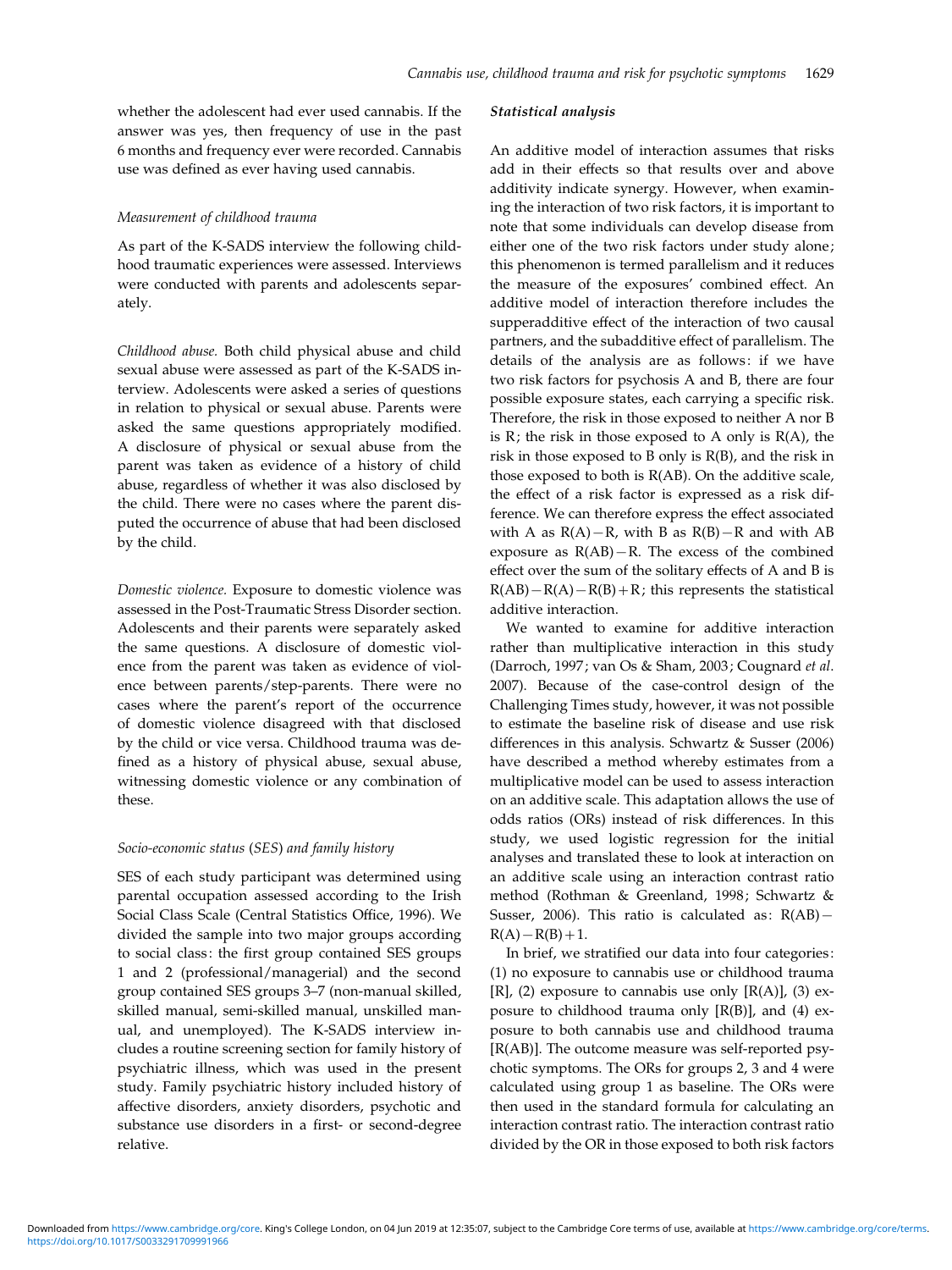Table 1. Risk of psychosis associated with childhood trauma and cannabis use as main effects

| Risk factor | Total | Psychosis                   | Unadjusted OR       | Adjusted OR <sup>a</sup> |
|-------------|-------|-----------------------------|---------------------|--------------------------|
|             | no.   | $n\left(\frac{9}{6}\right)$ | $(95\% \text{ CI})$ | $(95\% \text{ CI})$      |
| Trauma      | 24    | 5(21)                       | $5.20(1.6-17.1)$    | $6.16(1.65-23.1)$        |
| Cannabis    | 18    | 4(22)                       | $5.23(1.4-18.8)$    | $4.32(1.1-17.3)$         |

OR, Odds ratio ; CI, confidence interval.

a Adjusted for gender, age, socio-economic status and family psychiatric history.



Fig. 1. Percentage of adolescents with psychotic symptoms ( $\Box$ ) in each risk exposure category.

can be interpreted as the proportion of disease among those with both risk factors that is attributable to the interaction.

All analyses were carried out using Stata Statistical Software release 9.2 (Stata Corporation, USA).

## Results

Of the 211 children in the interviewed sample, 83 (39%) received a DSM-IV Axis I diagnosis following the K-SADS interview. The most common disorders diagnosed were depressive disorders  $(17.5\%, n=37)$ . No participant received a formal diagnosis of a psychotic illness. Fourteen participants (6.6%) reported experiencing psychotic symptoms, primarily auditory and visual hallucinatory experiences.

## Substance use

No adolescents in this sample met criteria for a cannabis dependence syndrome. Of the adolescents interviewed, 8.5% ( $n=18$ ) reported having ever used cannabis. Only five adolescents reported ever having used any illicit substance (ecstasy, 'poppers', sniffing deodorant or petrol) other than cannabis and four of these had also used cannabis. Adolescents who had used cannabis were five times more likely to have experienced at least one psychotic symptom (see Table 1).

#### Childhood trauma

Childhood trauma was reported in 11.3% of participants interviewed ( $n=24$ ). Those adolescents who had experienced childhood trauma were almost five times more likely to use cannabis [OR 4.86, 95% confidence interval (CI) 1.63-14.51,  $p=0.005$ ] than those who had not experienced trauma. Participants who had experienced childhood trauma were also five times more likely to develop psychotic symptoms (OR 5.20, 95% CI 1.58-17.13,  $p=0.007$ ) compared to those who had not (Table 1).

# Examining the relationship between cannabis, childhood trauma and psychotic symptoms

Fig. 1 shows the prevalence of psychotic symptoms in each of the four exposure categories: No trauma or cannabis use; Cannabis use/no trauma; Trauma/no cannabis use; Trauma and cannabis use. Table 2 shows the ORs for each of the four exposure categories. Using these ORs in the formula for additive interaction  $[R(AB) - R(A) - R(B) + R]$  gave a value of 17.4  $[20.9-1.9-2.6+1]$ . The statistical additive interaction is positive, indicating that childhood trauma and cannabis use interact on the additive scale. We can estimate from our data that 83% (17.4/20.9) of the occurrence of psychotic symptoms among those exposed to both cannabis use and childhood trauma is attributable to the interaction between these factors.

## Discussion

In this study we found that both cannabis use and childhood trauma increased the risk for psychotic symptoms in adolescence in main effect analyses. However, when we examined both risk factors under an additive model we found evidence of a greater than additive interaction between childhood trauma and cannabis use, whereby the effect of the joint presence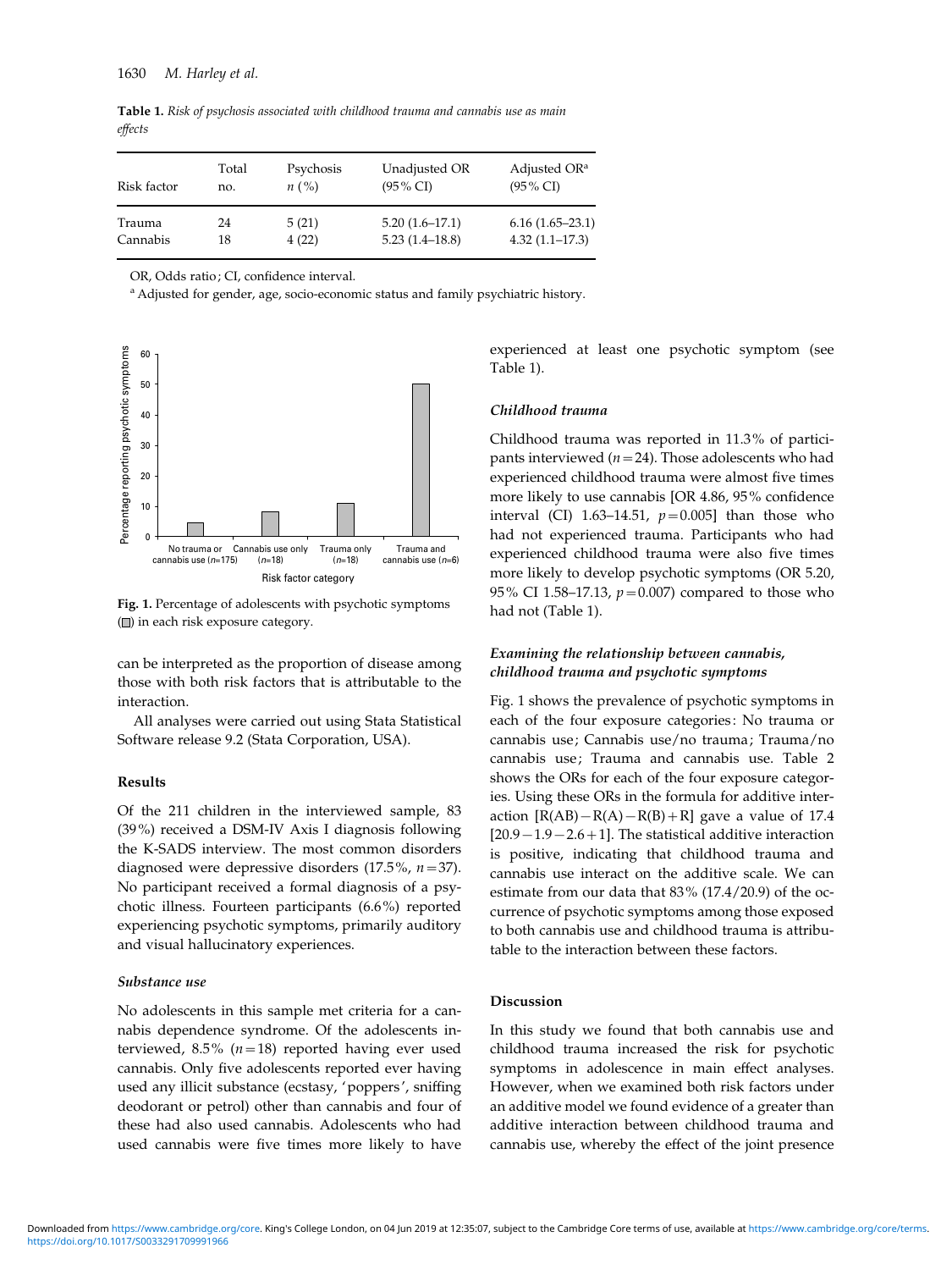|                           | Total | Psychosis,                            |                     |       |
|---------------------------|-------|---------------------------------------|---------------------|-------|
| Risk exposure category    | no.   | $n\left(\frac{\theta}{\theta}\right)$ | OR (95% CI)         |       |
| No cannabis use/no trauma | 175   | 8 (4.6)                               | 1.0 (baseline)      |       |
| Cannabis use/no trauma    | 12    | 1(8.3)                                | $1.9(0.04 - 16.5)$  | 0.55  |
| Trauma/no cannabis use    | 18    | 2(11.1)                               | $2.6(0.25-14.6)$    | 0.23  |
| Trauma/cannabis use       | 6     | 3(50.0)                               | $20.9(2.3 - 173.5)$ | 0.000 |

Table 2. Risk of psychotic symptoms in each exposure category

OR, Odds ratio ; CI, confidence interval.

of these two factors increased the likelihood of psychotic symptoms in adolescence to a much greater extent than would be expected if each risk factor were working independently.

Several large prospective studies have examined the association between cannabis use and psychotic illness or psychotic symptoms, mostly in adult populations, controlling for a variety of potential confounding variables (Arseneault et al. 2004); however, most have not considered childhood trauma as a potential effect modifier. Two studies reported results adjusted for childhood trauma (physical and/or sexual abuse) in the analysis and found that a significant association between cannabis use and psychotic symptoms remained even after adjustment for these factors (Fergusson et al. 2005; Henquet et al. 2005), suggesting that cannabis is an independent risk factor for psychosis, which is in keeping with our results.

Two recent papers have looked at the possibility of an interaction between childhood trauma and adolescent cannabis use in increasing the likelihood of psychotic symptoms and psychotic illness. Cougnard et al. (2007) re-examined data from two large European population cohort studies (one adult cohort, one cohort aged 14–24 years) and calculated additive interaction between three environmental risk factors for psychosis (cannabis use, childhood trauma and urbanicity) and baseline psychotic experiences in predicting persistence of psychotic experiences. The authors concluded that the level of environmental risk combines synergistically with subclinical psychotic symptoms to cause abnormal persistence of these symptoms. Houston et al. (2008) re-examined data from the National Comorbidity Survey to investigate the interactive effect of childhood sexual abuse and cannabis use in relation to psychotic outcomes. Unlike our study, the authors found no main effect for either risk factor alone, but a significant interaction between the two. Childhood sexual trauma was significantly associated with psychotic symptoms in the subgroup of adolescents who had used cannabis before the age of 16 years.

# What are the possible biological mechanisms of an interaction effect ?

There are several possible biological, genetic and psychosocial factors that could be involved in the association between cannabis use, trauma and psychotic symptoms. The most parsimonious explanation involves effects on the dopamine neurotransmitter system. First, all effective antipsychotic medications affect dopamine and dopamine sensitization has been proposed as a mechanism explaining psychotic symptoms (Laruelle, 2000; Kapur et al. 2005). Second, it has been demonstrated that cannabis affects dopamine release and that the direction of effect depends on the chronicity of use (Verrico et al. 2003; Luzi et al. 2008; Bossong et al. 2009). Third, there is evidence from both animal (Plotsky & Meaney, 1993; Ladd, 1996; Liu et al. 2000; Kalinichev et al. 2002) and human studies (Heim et al. 2000; Carpenter et al. 2007) that response to severe stress, such as childhood abuse early in life, can lead to permanent changes in the hypothalamic– pituitary–adrenal (HPA) axis and dopamine systems (for discussion see Read et al. 2001).

# Limitations and strengths of study

Although the ORs in this study are high, the CIs are wide, reflecting a relatively small sample size when subgroups are compared. The Challenging Times study was designed as a general epidemiological study of mental health in adolescents, not specifically to test the current hypotheses. Although this may have led to less detailed information obtained specifically in relation to cannabis use and psychotic symptoms, it is likely that it minimized interviewer bias. Another limitation was that information on the timing of events (first use of cannabis, first experience of childhood trauma) was limited and relied on retrospective recall. However, recent data suggest that the temporal ordering of childhood trauma and cannabis use does not affect the risk of developing psychosis (Shevlin et al. 2009). Rates of cannabis use were relatively low in this sample. This may be due to under-reporting of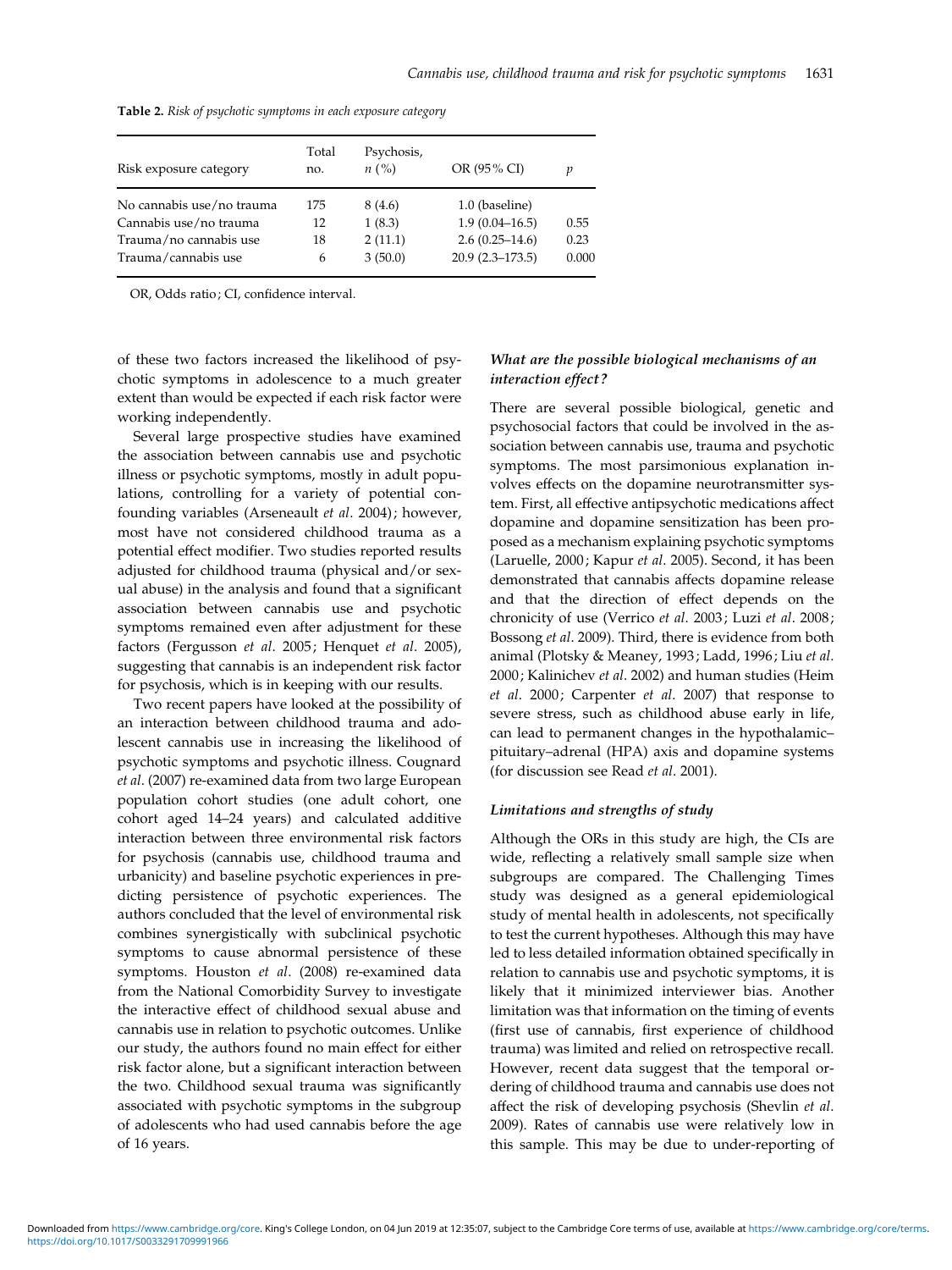substance use, although participants were assured of the confidentiality of their data and collateral information was obtained from at least one parent/ guardian. It should also be noted that the measure of sexual abuse used in this study is a conservative one, which may explain the low rates of sexual abuse reported.

The strengths of this study include the use of an epidemiological community-based sample, whereby schools were selected using a randomized stratified sampling method so that the study population is representative of the area population. A well-validated standardized psychiatric interview was used in this study and administered by trained researchers with a clinical background. Information was also obtained from parents/carers so that information on psychiatric symptoms, on environmental risk factors, and on a variety of potential confounding factors was available from two sources.

# Conclusions

In this study, we report a greater than additive interaction between childhood trauma and cannabis use in increasing the likelihood of developing psychotic symptoms. Our findings should be replicated in a larger sample of adolescents using a prospective design to clarify the temporal relationship between risk factors and symptoms. Future studies examining links between cannabis use and psychosis should consider the effects of childhood trauma as an important potential effect modifier. The findings reported here may have important practical implications for the prevention of psychosis. Young people with a history of childhood trauma could be conceptualized as an 'at-risk' group and could be targeted for psychotherapeutic intervention, if warranted, or psycho-educational interventions concerning risks of substance use, particularly during adolescence.

## Acknowledgements

This work was supported by a Clinician Scientist Award to M. Cannon (CSA/2004/1) and a Research and Development Award to C. Fitzpatrick from the Health Research Board (Ireland). L. Arseneault is supported by a Career Scientist Award from the Department of Health (UK). Funding support was also provided to M. Cannon by a NARSAD Grable Independent Investigator award and the Wellcome Trust, UK. We thank C. Mills and I. Daly for their roles in conducting clinical interviews for this study. The original 'Challenging Times' study was funded by The Friends of the Children's University Hospital, Temple Street; The American Foundation for Suicide

Prevention; Health Service Executive Northern Area and The Mater Hospital College.

# Declaration of Interest

None.

## References

APA (1994). Diagnostic and Statistical Manual of Mental Disorders, 4th edn. American Psychiatric Association : Washington, DC.

Arseneault L, Cannon M, Poulton R, Murray R, Caspi A, Moffitt TE (2002). Cannabis use in adolescence and risk for adult psychosis. British Medical Journal 325, 1212–1213.

Arseneault L, Cannon M, Witton J, Murray RM (2004). Causal association between cannabis and psychosis : examination of the evidence. British Journal of Psychiatry 184, 110–117.

Bak M, Krabbendam L, Janssen I, de Graaf R, Vollebergh W, van Os I (2005). Early trauma may increase the risk for psychotic experiences by impacting on emotional response and perception of control. Acta Psychiatrica Scandinavica 112, 360–366.

- Bendall S, Jackson HJ, Hulbert CA, McGorry PD (2008). Childhood trauma and psychotic disorders : a systematic, critical review of the evidence. Schizophrenia Bulletin 34, 568–579.
- Bossong MG, van Berckel BN, Boelhaard R, Zuurman L, Schuit RC, Windhorst AD, van Gerves JM, Ramsey NF, Lammerstsma AA, Kahn RS (2009). Delta-9 tetrahydrocannabinol induces dopamine release in the human striatum. Neuropsychopharmacology 34, 759–766.
- Cannon M, Harley M, Clarke MC, Arseneault L (2006). Genes, cannabis and psychosis. In Beyond Nature and Nurture in Psychiatry : Genes, Environment and their Interplay (ed. J. MacCabe, O. O'Daly, R. M. Murray, P. McGuffin and P. Wright), ch. 16, pp. 141–155. Informa UK Ltd : Abingdon, Oxon.
- Carpenter LL, Carvalho JP, Tyrka AR, Wier LM, Mello MF, Anderson GM, Wilkinson CW, Price LH (2007). Decreased adrenocorticotropic hormone and cortisol responses to stress in healthy adults reporting significant childhood maltreatment. Biological Psychiatry 62, 1080–1087.
- Caspi A, Moffitt TE (2006). Gene–environment interactions in psychiatry : joining forces with neuroscience. Nature Reviews Neuroscience 7, 583–590.
- Central Statistics Office (1996). Census of Population in Ireland. Central Statistics Office: Dublin, Ireland.
- Clarke MC, Tanskanen A, Huttunen M, Whittaker J, Cannon M (2009). Evidence for an interaction between familial liability and prenatal exposure to infection in the causation of schizophrenia. American Journal of Psychiatry 166, 1025–1030.
- Cougnard A, Marcelis M, Myin-Germeys I, De Graaf R, Volleburgh W, Krabbendam L, Leb R, Wittchen HU, Henquiet C, Spauwen J, van Os J (2007). Does normal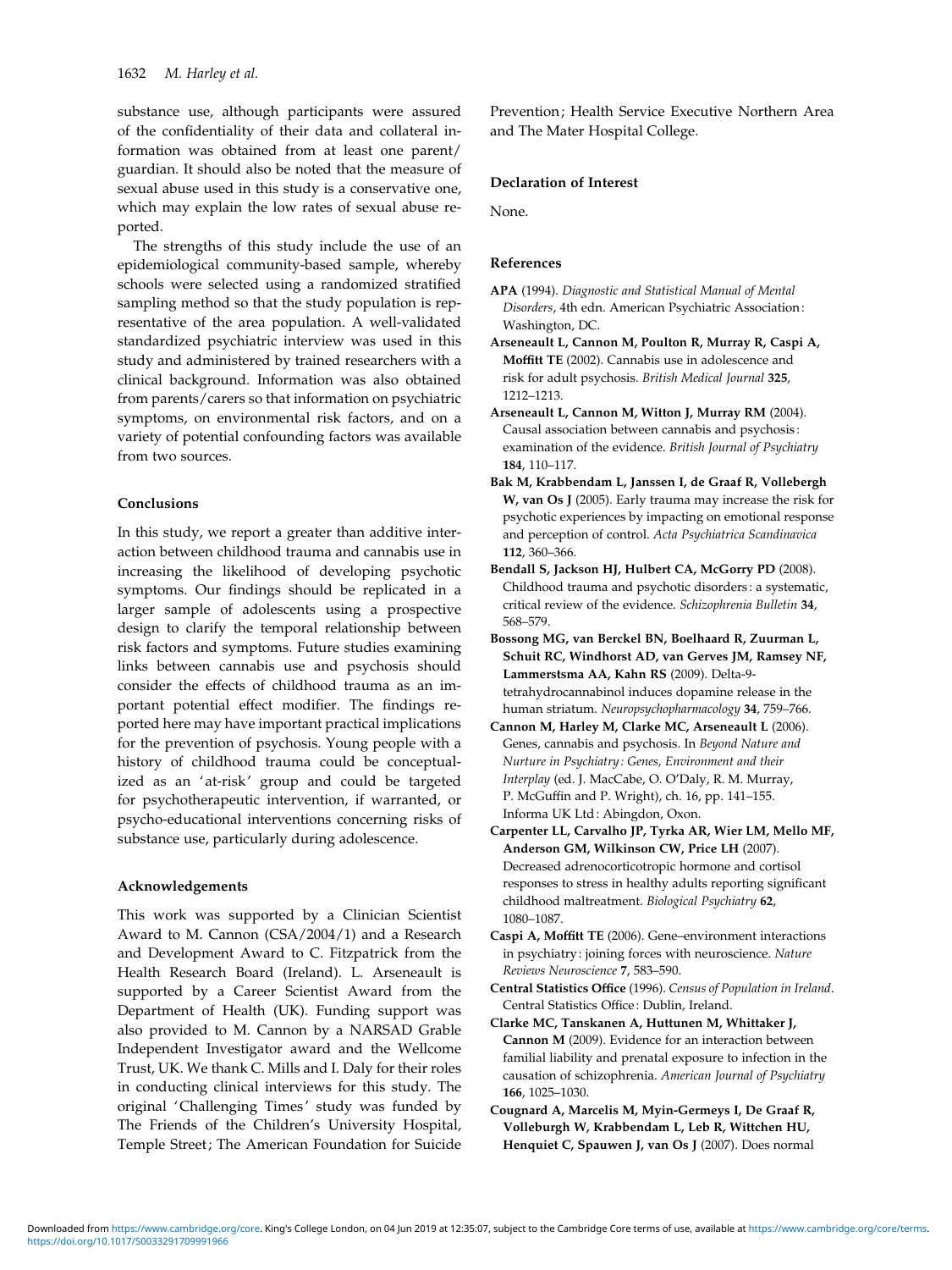developmental expression of psychosis combine with environmental risk to cause persistence of psychosis ? A psychosis proneness-persistence model. Psychological Medicine 37, 513–527.

Darroch J (1997). Biologic synergism and parallelism. American Journal of Epidemiology 145, 661–668.

De Bellis MD (2002). Developmental traumatology : a contributory mechanism for alcohol and substances use disorders. Psychoneuroendocrinology 27, 155–170.

Degenhardt L, Lynskey M, Hall W (2000). Cohort trends in the age of initiation of drug use in Australia. Australian and New Zealand Journal of Public Health 24, 421–426.

Fergusson DM, Horwood LJ, Ridder EM (2005). Tests of causal linkages between cannabis use and psychotic symptoms. Addiction 100, 354–366.

Giedd JN, Blumenthal J, Jeffries NO, Castellanos FX, Liu H, Zijdenbos A, Pano J, Evans AC, Rapoport JL (1999). Brain development during childhood and adolescence : a longitudinal MRI study. Nature Neuroscience 2, 861–863.

Gledhill-Hoyt J, Lee H, Strote J, Wechsler H (2000). Increased use of marijuana and other illicit drugs at US colleges in the 1990s : results of three national surveys. Addiction 95, 1655–1667.

Goodman R (1997). The Strengths and Difficulties Questionnaire : a research note. Journal of Child Psychology and Psychiatry 38, 581–586.

Goodman R, Ford T, Simmons H, Gatward R, Meitzer H (2000). Using the Strengths and Difficulties Questionnaire (SDQ) to screen for child psychiatric disorders in a community sample. British Journal of Psychiatry 177, 534–539.

Gordon HW (2002). Early environmental stress and biological vulnerability to drug abuse. Psychoneuroendocrinology 27, 115–126.

Heim C, Newport DJ, Heit S, Graham YP, Wilcox M, Bonsall R, Miller AH, Nemeroff CB (2000). Pituitary-adrenal and autonomic responses to stress in women after sexual and physical abuse in childhood. Journal of the American Medical Association 284, 592–597.

Henquet C, Krabbendam L, Spauwen J, Kaplan C, Lieb R, Wittchen HU, van Os J (2005). Prospective cohort study of cannabis use, predisposition for psychosis and psychotic symptoms in young people. British Medical Journal 330, 11.

Houston JE, Murphy J, Adamson G, Stringer M, Shevlin M (2008). Childhood sexual abuse, early cannabis use, and psychosis : testing an interaction model based on the National Comorbidity Survey. Schizophrenia Bulletin 34, 580–585.

Kalinichev M, Easterling KW, Plotsky PM, Holtzman SG (2002). Long-lasting changes in stress-induced corticosterone response and anxiety-like behaviours as a consequence of neonatal maternal separation in Long-Evans rats. Pharmacology, Biochemistry and Behaviour 73, 131–140.

Kapur S, Mizrahi R, Li M (2005). From dopamine to salience to psychosis : linking biology, pharmacology and phenomenology of psychosis. Schizophrenia Research 79, 59–68.

Kaufman JBB, Brent D, Rao U, Ryan N (1996). The Schedule for Affective Disorders and Schizophrenia for School-Age

Children : Present and Lifetime Version. University of Pittsburgh, Western Psychiatric Institute and Clinic : Pittsburgh.

Kelleher I, Harley M, Lynch F, Arseneault L, Fitzpatrick C, Cannon M (2008). Associations between childhood trauma, bullying and psychotic symptoms among a school-based adolescent sample. British Journal of Psychiatry 193, 378–382.

Kovacs M (1985). The Children's Depression Inventory (CDI). Psychopharmacology Bulletin 21, 995–998.

Ladd CO, Owens MJ, Nemeroff CB (1996). Persistent changes in corticotropin-releasing factor neuronal symptoms induced by maternal deprivation. Endocrinology 137, 1212–1218.

Laruelle M (2000). The role of endogenous sensitization in the pathophysiology of schizophrenia : implications from recent brain imaging studies. Brain Research Reviews 31, 371–384.

Liu D, Caldji C, Sharma S, Plotzky PM, Meaney MJ (2000). Influence of neonatal rearing conditions on stress-induced adrenocorticotropin responses and norepinepherine release in the hypothalamic paraventricular nucleus. Journal of Neuroendocrinology 12, 5–12.

Luzi S, Morrison PD, Powell J, di Forti M, Murray RM (2008). What is the mechanism whereby cannabis use increases risk of psychosis ? Neurotoxicity Research 14, 105–112.

Lynch F, Mills C, Daly I, Fitzpatrick C (2004). Challenging times : a study to detect Irish adolescents at risk of psychiatric disorders and suicidal ideation. Journal of Adolescence 27, 441–451.

Lynch F, Mills C, Daly I, Fitzpatrick C (2006). Challenging times : prevalence of psychiatric disorders and suicidal behaviours in Irish adolescents. Journal of Adolescence 29, 555–573.

Macleod J, Davey Smith G, Hickman M (2006). Does cannabis use cause schizophrenia ? Lancet 367, 1055.

Macleod J, Oakes R, Copello A, Crome I, Egger M, Hickman M, Oppenkovski T, Stokes-Lampard H, Davey Smith G (2004). Psychological and social sequelae of cannabis and other illicit drug use by young people: a systematic review of longitudinal, general population studies. Lancet 363, 1579–1588.

Mills CGS, Lynch F, Daly I, Fitzpatrick C (2004). The relationship between bullying, depression and suicidal thoughts/behaviour in Irish adolescents. Irish Journal of Psychological Medicine 21, 112–116.

Moffitt TE, Caspi A, Rutter M (2005). Strategy for investigating interactions between measured genes and measured environments. Archives of General Psychiatry 62, 473–481.

Moore TH, Zammit S, Lingford-Hughes A, Barnes TR, Jones PB, Burke M, Lewis G (2007). Cannabis use and risk of psychotic or affective mental health outcomes : a systematic review. Lancet 370, 319–328.

Morgan C, Fisher H (2007). Environmental factors in schizophrenia : childhood trauma – a critical review. Schizophrenia Bulletin 33, 3–10.